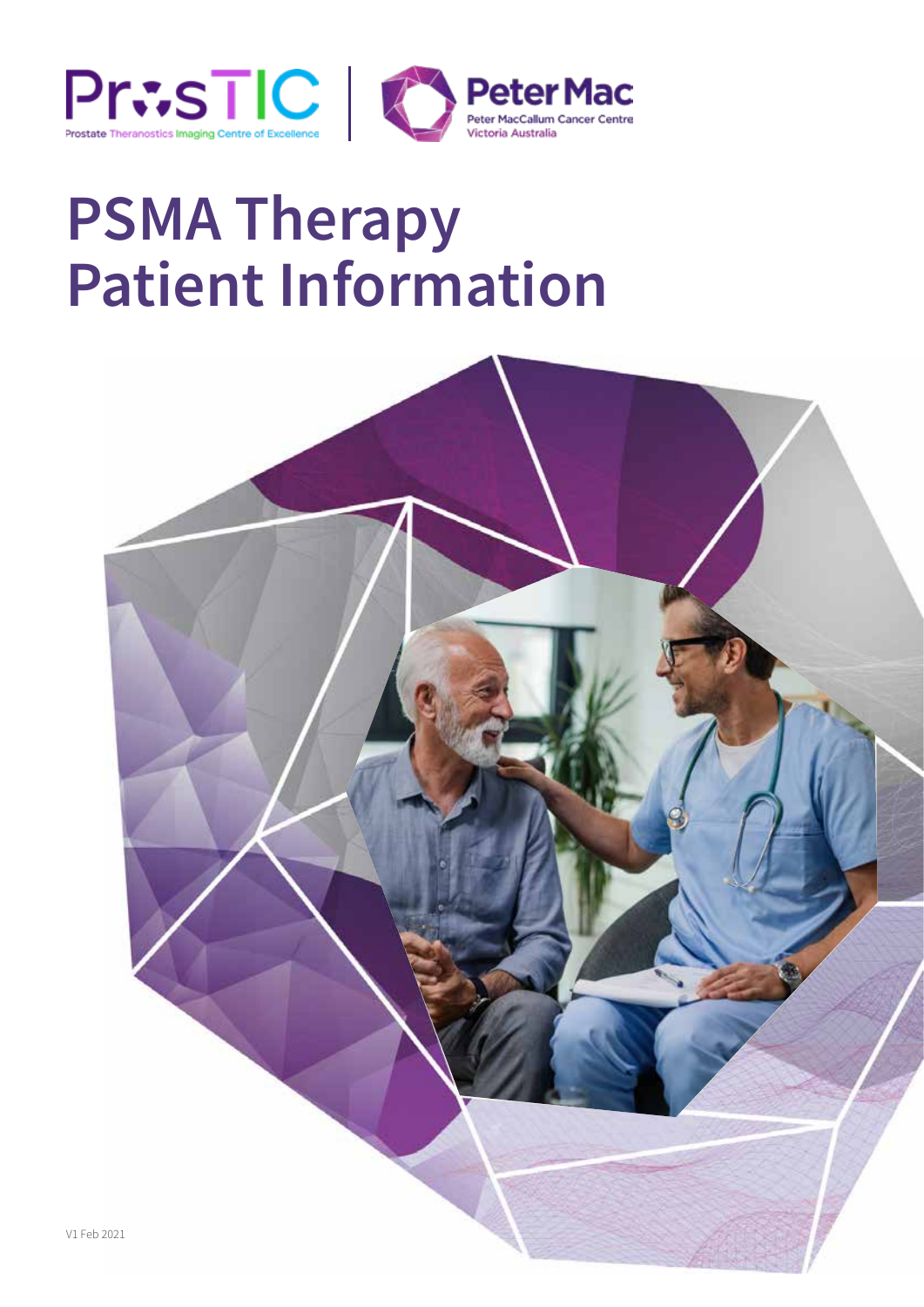## **What is Prostate Cancer?**

Prostate cancer occurs when abnormal cells develop within the prostate gland. In some circumstances, this type of cancer can be treated with surgery or radiation. Prostate cancer can also spread to other parts of the body - known as metastatic disease. Metastatic prostate cancer can be treated with hormone therapy and chemotherapy, but it can become resistant to these treatments. More information on prostate cancer can be found on the Cancer Council website **www.cancer.org. au.**

**When the standard treatments for metastatic prostate cancer are no longer effective, a treatment therapy known as PSMA therapy is one of the newest treatments your Oncologist might consider.**

### **What is PSMA & PSMA PET/CT?**

Prostate Specific Membrane Antigen (PSMA) is a protein expressed on the surface of prostate cancer cells. PSMA is also present on salivary glands, tear ducts, small bowel and kidneys. With the use of a PET/CT scanner and an injected radiotracer that attaches to PSMA, we are able to see where the cancer is in your body and create a three dimensional picture. This picture helps your medical team understand if your prostate cancer may suitable to receive PSMA therapy. From previous clinical trials we know approximately 70% of men will be eligible for this form of treatment.

#### **What is PSMA Therapy?**

For PSMA Therapy, we use a PSMA targeting molecule similar to the one used for imaging, but instead of highlighting where the cancer is, its role is to kill the cancer. This different radiotracer is called Lutetium-177 ( 177Lu-PSMA). Once it is injected into your vein, it finds its way to prostate cancer cells wherever they are in your body. Lutetium-177 is a form of radiation that is strong enough to kill cancer cells. A benefit of this type of therapy is that the radiation emitted only travels approximately 1 mm, therefore directly affecting the cancer cells and minimising damage to other healthy cells.

Videos and more information explaining PSMA therapy can be found on the internet by visiting **www.petermac.org/prostic**.

## **Is PSMA Therapy right for you?**

PSMA therapy continues to be investigated as part of clinical trials in Australia and overseas.

If you are not participating in one of our clinical trials, and have tried other standard treatments, such as chemotherapy and hormone therapy, you may be eligible to have PSMA therapy as your next treatment option.

The Therapeutic Goods Administration allow doctors to give unlicensed treatments using a scheme called the Special Access System.

If you are deemed eligible for PSMA therapy, in addition to the first PSMA PET/CT scan, we will perform a second scan called a FDG PET/CT. Both of these scans together help your medical team understand if you are going to benefit from this treatment. PSMA therapy is not yet approved in Australia.

We will arrange a consultation, either in a clinic or via telehealth for you to speak to a Nuclear Medicine specialist. They will explain the benefits and risks of PSMA therapy, and if it is right for you.

## **For your first appointment with the Nuclear Medicine specialist please bring with you:**

- Name of your general practitioner (GP) & treating team.
- List of your previous treatments.
- Current medications.
- Past history and current medical conditions.
- Write down any questions you would like answered.
- **•**

#### **What does PSMA Therapy involve?**

PSMA Therapy is a treatment that requires you to visit the Cancer Imaging department on level 5 at Peter Mac Parkville Campus, for a number of visits.

- Each treatment requires 2-3 visits to Peter Mac in the same week. We treat you as an outpatient, you will not be required to stay in hospital overnight.
- The treatment is given every 6 weeks
- You could have up to 6 cycles of treatment.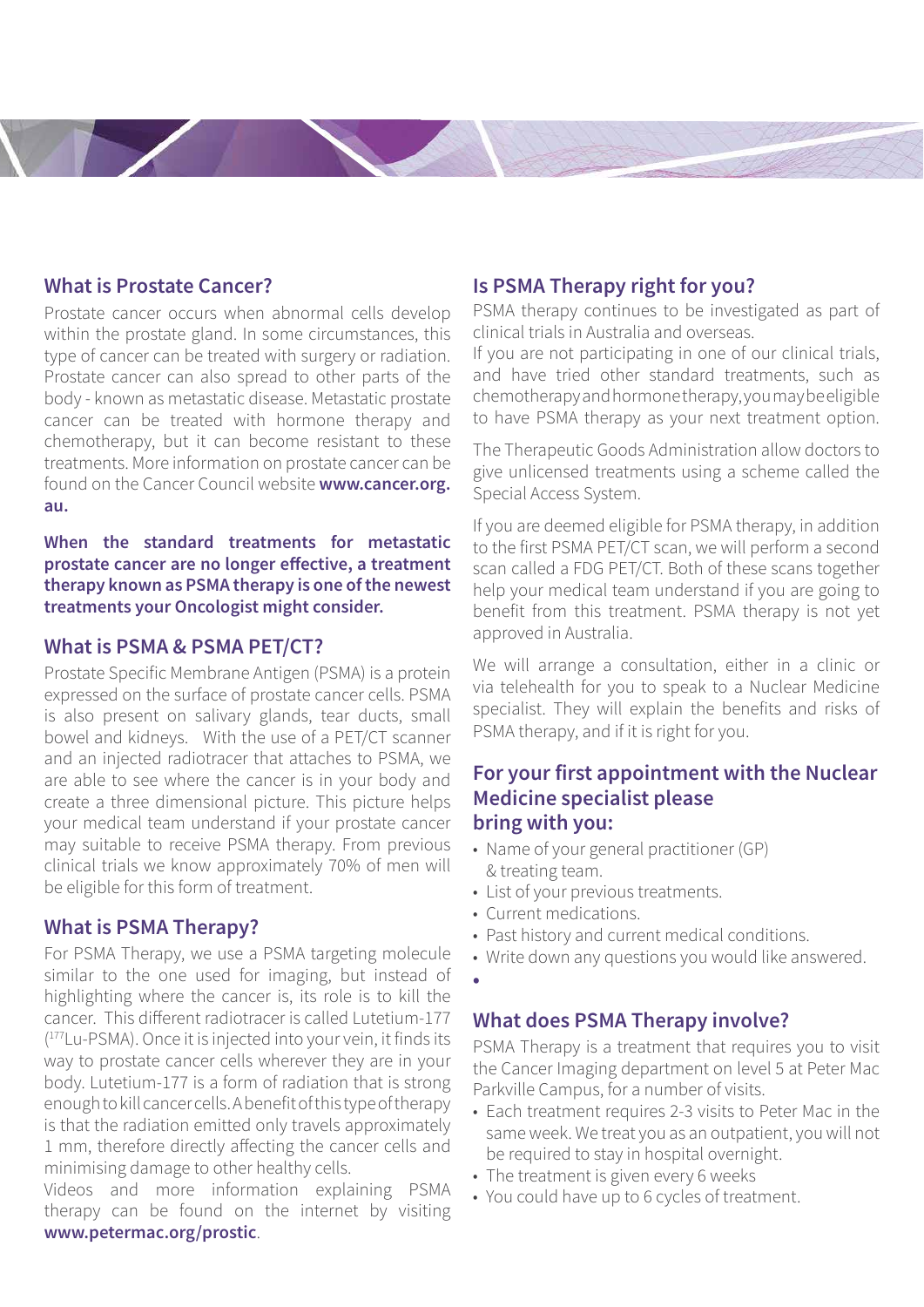# **How effective is PSMA Therapy?**

The effectiveness of PSMA therapy varies from person to person. PSMA therapy is not a cure for prostate cancer.

#### **The main goals of treatment are to:**

- Reduce your pain, fatigue and other symptoms that may be caused by your prostate cancer.
- Reduce the size and growth rate of your tumors.
- Improve your quality of life.

Your specialist will measure your response by assessing how you feel, your blood tests and your scan results.

## **What preparation is required?**

There is no personal preparation that is required before your appointment. However, we do ask you to drink plenty of fluids before and after attending your treatment. We encourage you to bring items to keep you occupied such as an iPad, books and magazines while you are here.

# **What happens during each cycle of Therapy (Day 1&2)?**

#### **Day 1: Treatment Day**

- On arrival at Peter Mac, you will be need to attend the admissions desk, on the ground floor. At this time you will be required to sign some paperwork.
- Once you have attended admissions, you will be asked to make your way to Level 5, Cancer Imaging. Please speak to our reception staff on arrival.
- A staff member will guide you into the treatment area.
- A nurse will insert an intravenous cannula (IV) into a vein in your arm.
- The treatment will take 15-20 minutes. This will then be followed by IV fluids. Once the treatment has been given, you are able to go home when you have passed urine and the amount of radiation in your body is measured to be at safe levels. The whole treatment process can take up to 3 hours.
- For safety reasons, we do not allow visitors in the treatment area whilst you are receiving therapy. Your carer/partner will be asked to wait in the waiting area during this time.
- We will give you written radiation safety instructions to follow when you are at home. We will also make an

appointment for your scan the following day.

• You may receive some discharge medications to take with you. Please follow the instructions given with those medications.

## **Day 2: Scanning and Consultation Day**

- You will return the next day at the scheduled time for a SPECT/CT scan to measure the effectiveness of the treatment and to have a consultation with the Nuclear Medicine Specialist to discuss your results.
- Please come straight to level 5C & check in at reception.

## **Next Steps.**

You will be asked to have a blood test 3 weeks after your treatment. This test can be done at Peter Mac or at a pathology centre closer to you. We recommend you try to attend the same pathology centre each time for your blood tests.

It is important for you to maintain appointments with your treating Oncologist or Specialist while having PSMA treatment at Peter Mac. These visits should be arranged directly with your Oncologist.

# **What are the side-effects of treatment?**

The side effects listed below are usually well tolerated compared to what you may have previously experienced on other treatments. Your side effects will be carefully monitored by your health care team.

#### **Mild side effects may include:**

- Dry mouth
- Dry eyes
- Tiredness
- Nausea
- Reduced hemoglobin (red blood cells that carry oxygen in the body)
- Reduced platelet counts (blood cells that aid blood clotting)

#### **Other possible side effects:**

- Vomiting
- Increased pain
- Loss of appetite
- Increased risk of infection
- Reduced kidney function